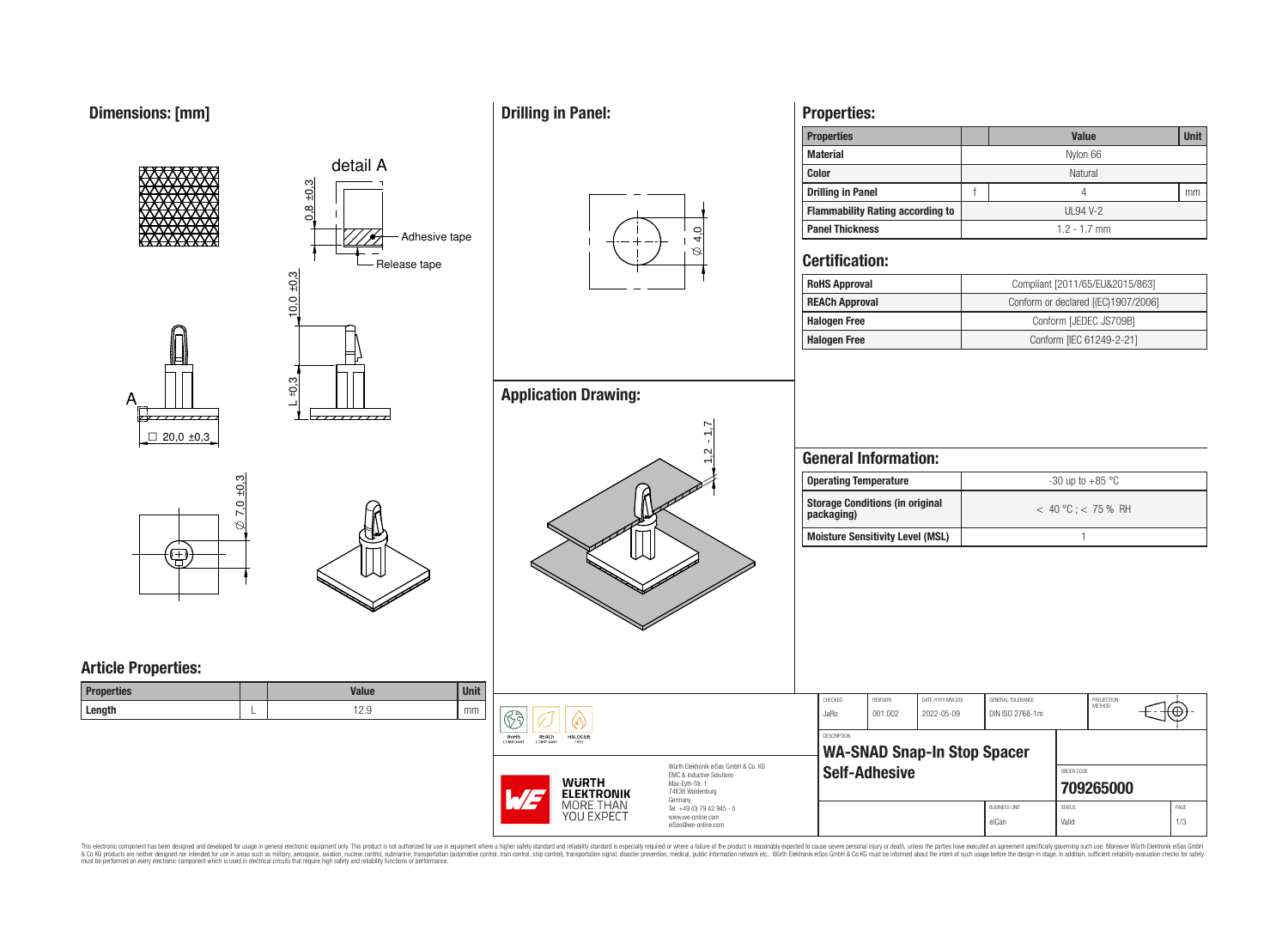# **Cautions and Warnings:**

# **The following conditions apply to all goods within the product series of WA-SNAD of Würth Elektronik eiSos GmbH & Co. KG:**

### **General:**

- This mechanical component is designed and manufactured for use in general electronic equipment.
- Würth Elektronik must be asked for written approval (following the PPAP procedure) before incorporating the components into any equipment in fields such as military, aerospace, aviation, nuclear control, submarine, transportation (automotive control, train control, ship control), transportation signal, disaster prevention, medical, public information network, etc. where higher safety and reliability are especially required and/or if there is the possibility of direct damage or human injury.
- Mechanical components that will be used in safety-critical or high-reliability applications, should be pre-evaluated by the customer.
- The component is designed and manufactured to be used within the datasheet specified values. If the usage and operation conditions specified in the datasheet are not met, the component may be damaged or dissolved.
- Do not drop or impact the components, the component may be damaged.<br>• Wirth Elektronik products are qualified according to international standard
- Würth Elektronik products are qualified according to international standards, which are listed in each product reliability report. Würth Elektronik does not warrant any customer qualified product characteristics beyond Würth Elektroniks' specifications, for its validity and sustainability over time.
- The responsibility for the function of the application of the customer specific products and use in a particular customer design is always the full and autonomous responsibility of the customer. All technical specification for standard products also apply to customer specific products.

### **Product Specific:**

### **Cleaning and Washing:**

- Washing agents used during the production to clean the customer application might damage or change the characteristics of the components. Washing agents may have a negative effect on the long-term functionality of the product.
- Using a brush during the cleaning process may damage the component. Therefore, we do not recommend using a brush during the PCB cleaning process.

### **Potting and Coating:**

• If the product is potted in the customer application, the potting material might shrink or expand during and after hardening. Shrinking could lead to an incomplete seal, allowing contaminants into the components. Expansion could damage the components. We recommend a manual inspection after potting or coating to avoid these effects.

### **Storage Conditions:**

- A storage of Würth Elektronik products for longer than 12 months is not recommended. Within other effects, the terminals may suffer degradation, resulting in bad processability. Therefore, all products shall be used within the period of 12 months based on the day of shipment.
- Do not expose the components to direct sunlight.<br>• The storage conditions in the original packaging
- The storage conditions in the original packaging are defined according to DIN EN 61760-2.
- The storage conditions stated in the original packaging apply to the storage time and not to the transportation time of the components.

### **Packaging:**

• The packaging specifications apply only to purchase orders comprising whole packaging units. If the ordered quantity exceeds or is lower than the specified packaging unit, packaging in accordance with the packaging specifications cannot be ensured.

### **Handling:**

- The maximum permissible torques must be complied with to prevent mechanical destruction of the component and PCB.
- If a component is pre-assembled with an adhesive tape, the adhesive duration cannot be guaranteed. This depends on the surface where the component will be mounted on. It also depends on the environmental conditions the component is exposed to. The customer has to evaluate this for his specific application.
- Violation of the technical product specifications will void the warranty.
- Coated metal parts may have spots and/or deposits because of the rinsing and drying process during plating. The storage and processability are not affected.
- The temperature rise of the component must be taken into consideration. The operating temperature is comprised of ambient temperature and temperature rise of the component.The operating temperature of the component shall not exceed the maximum temperature specified.

These cautions and warnings comply with the state of the scientific and technical knowledge and are believed to be accurate and reliable. However, no responsibility is assumed for inaccuracies or incompleteness.

|                                                | sa                       |                                                              | CHECKED<br>JaRo                                                                                                                                                                               | <b>REVISION</b><br>001.002 | DATE (YYYY-MM-DD)<br>2022-05-09                          | GENERAL TOLERANCE<br>DIN ISO 2768-1m |                               | PROJECTION<br><b>METHOD</b> |  | ťΦ |             |
|------------------------------------------------|--------------------------|--------------------------------------------------------------|-----------------------------------------------------------------------------------------------------------------------------------------------------------------------------------------------|----------------------------|----------------------------------------------------------|--------------------------------------|-------------------------------|-----------------------------|--|----|-------------|
| RoHS<br><b>REACh</b><br>COMPLIANT<br>COMPLIANT |                          | <b>HALOGEN</b><br>FREE                                       |                                                                                                                                                                                               |                            | <b>DESCRIPTION</b><br><b>WA-SNAD Snap-In Stop Spacer</b> |                                      |                               |                             |  |    |             |
|                                                | $\overline{\phantom{a}}$ | <b>WURTH</b><br><b>ELEKTRONIK</b><br>MORE THAN<br>YOU EXPECT | Würth Flektronik eiSos GmbH & Co. KG<br>FMC & Inductive Solutions<br>Max-Evth-Str. 1<br>74638 Waldenburg<br>Germany<br>Tel. +49 (0) 79 42 945 - 0<br>www.we-online.com<br>eiSos@we-online.com | <b>Self-Adhesive</b>       |                                                          |                                      |                               | ORDER CODE<br>709265000     |  |    |             |
|                                                |                          |                                                              |                                                                                                                                                                                               |                            |                                                          |                                      | <b>BUSINESS UNIT</b><br>eiCan | <b>STATUS</b><br>Valid      |  |    | PAGE<br>2/3 |

This electronic component has been designed and developed for usage in general electronic equipment only. This product is not authorized for use in equipment where a higher safety standard and reliability standard si espec & Ook product a label and the membed of the seasuch as marked and as which such a membed and the such assume that income in the seasuch and the simulation and the such assume that include to the such a membed and the such